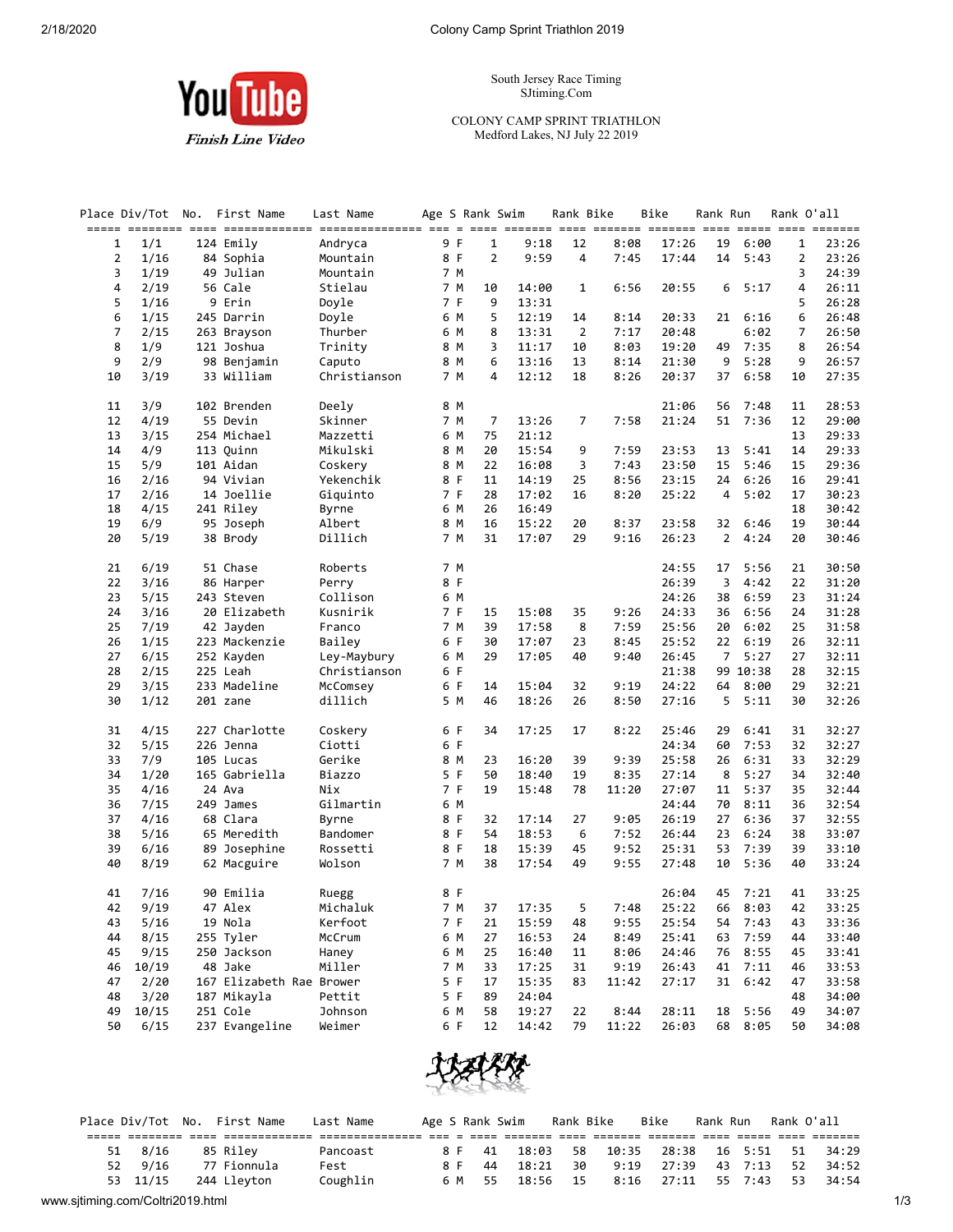## 2/18/2020 Colony Camp Sprint Triathlon 2019

| 54  | 11/19 | 54 sean       | sipera        | 7 M | 13  | 14:55 |          |       |       |              |           | 54       | 35:04          |
|-----|-------|---------------|---------------|-----|-----|-------|----------|-------|-------|--------------|-----------|----------|----------------|
| 55  | 7/15  | 231 Avery     | Kornafel      | 6 F | 56  | 18:57 | 33       | 9:24  | 28:20 | 39           | 7:01      | 55       | 35:21          |
| 56  | 8/9   | 120 John      | Remaley       | 8 M | 24  | 16:27 | 43       | 9:51  | 26:18 | 84           | 9:30      | 56       | 35:48          |
| 57  | 4/20  | 168 Alanna    | <b>Brown</b>  | 5 F | 62  | 19:38 |          |       |       |              |           | 57       | 36:02          |
| 58  | 12/19 | 46 Ryan       | Laskosky      | 7 M | 35  | 17:31 | 37       | 9:36  | 27:06 | 81           | 9:20      | 58       | 36:25          |
| 59  | 8/15  | 232 Ava       | Kornafel      | 6 F | 76  | 21:17 | 36       | 9:31  | 30:47 | 12           | 5:40      | 59       | 36:26          |
| 60  | 6/16  | 6 Layla       | DelRossi      | 7 F | 65  | 19:55 | 38       | 9:37  | 29:31 | 40           | 7:02      | 60       | 36:32          |
|     |       |               |               |     |     |       |          |       |       |              |           |          |                |
| 61  | 5/20  | 174 Megan     | Dungee        | 5 F | 52  | 18:44 | 64       | 10:48 | 29:32 | 58           | 7:52      | 61       | 37:23          |
| 62  | 2/12  | 209 Anderson  | Knight        | 5 M | 60  | 19:35 | 60       | 10:39 | 30:13 | 42           | 7:11      | 62       | 37:23          |
| 63  | 9/15  | 221 Katie     | Adamson       | 6 F | 43  | 18:19 | 51       | 10:13 | 28:32 | 75           | 8:53      | 63       | 37:25          |
| 64  | 10/15 | 222 Catherine | Asztalos      | 6 F | 49  | 18:33 | 69       | 11:00 | 29:33 | 59           | 7:52      | 64       | 37:25          |
| 65  | 3/12  | 212 Collin    | McHugh        | 5 M |     |       |          |       | 29:27 | 67           | 8:04      | 65       | 37:30          |
| 66  | 6/20  | 182 Madeline  | Maugham       | 5 F | 57  | 19:07 | 55       | 10:27 | 29:33 | 62           | 7:58      | 66       | 37:31          |
| 67  | 11/15 | 238 Grace     | Wessel        | 6 F | 36  | 17:33 | 56       | 10:29 | 28:01 | 88           | 9:43      | 67       | 37:43          |
| 68  | 13/19 | 32 Jorge      | Bautista      | 7 M | 63  | 19:43 | 47       | 9:54  | 29:36 | 69           | 8:10      | 68       | 37:46          |
|     | 14/19 |               | Sims          | 7 M | 64  | 19:44 | 53       | 10:16 | 30:00 |              | 7:56      | 69       | 37:56          |
| 69  |       | 53 Oliver     |               |     |     |       |          |       |       | 61           |           |          |                |
| 70  | 10/16 | 88 Jameson    | Ross          | 8 F | 42  | 18:05 | 59       | 10:36 | 28:40 | 87           | 9:41      | 70       | 38:20          |
|     |       |               |               | 8 F | 40  |       |          |       |       | 90           | 9:46      |          |                |
| 71  | 11/16 | 83 Macy       | Miles         | 5 F | 77  | 18:01 | 61<br>57 | 10:39 | 28:40 |              |           | 71<br>72 | 38:26<br>38:36 |
| 72  | 7/20  | 176 Blakely   | Furno         |     |     | 21:18 |          | 10:32 | 31:50 | 33           | 6:47      |          |                |
| 73  | 7/16  | 7 Kayla       | Dilks         | 7 F |     |       |          |       |       |              |           | 73       | 38:49          |
| 74  | 8/16  | 21 Lily       | Ledbetter     | 7 F | 68  | 20:47 |          |       |       |              |           | 74       | 38:50          |
| 75  | 9/16  | 8 Natalie     | Ditzel        | 7 F | 53  | 18:47 | 50       | 10:07 | 28:53 |              | 93 10:06  | 75       | 38:58          |
| 76  | 12/15 | 247 Cody      | Farrell       | 6 M | 48  | 18:29 | 42       | 9:51  | 28:19 |              | 100 10:41 | 76       | 39:00          |
| 77  | 15/19 | 41 Lucas      | Estevez       | 7 M | 69  | 20:54 | 62       | 10:40 | 31:34 | 52           | 7:36      | 77       | 39:10          |
| 78  | 16/19 | 52 Chase      | Rossetti      | 7 M | 51  | 18:43 | 52       | 10:15 | 28:58 |              | 95 10:14  | 78       | 39:11          |
| 79  | 4/12  | 210 Cooper    | Koncewicz     | 5 M | 59  | 19:31 | 63       | 10:42 | 30:13 | 83           | 9:26      | 79       | 39:38          |
| 80  | 10/16 | 4 Katherine   | <b>Brooks</b> | 7 F | 66  | 20:11 | 44       | 9:52  | 30:02 | 86           | 9:40      | 80       | 39:42          |
|     |       |               |               |     |     |       |          |       |       |              |           |          |                |
| 81  | 13/15 | 253 Giovanni  | Lucania       | 6 M | 74  | 21:11 | 21       | 8:39  | 29:50 |              | 101 10:49 | 81       | 40:38          |
| 82  | 17/19 | 45 Brady      | Koncewicz     | 7 M | 91  | 24:08 | 34       | 9:26  | 33:33 | 46           | 7:23      | 82       | 40:55          |
| 83  | 11/16 | 17 Norah      | Jedwabny      | 7 F | 45  | 18:24 | 67       | 10:59 | 29:22 |              | 108 11:54 | 83       | 41:16          |
| 84  | 12/16 | 12 Kota       | Fetla         | 7 F | 47  | 18:29 | 71       | 11:01 | 29:30 |              | 109 11:55 | 84       | 41:24          |
| 85  | 8/20  | 193 Isabella  | Singh         | 5 F | 85  | 23:46 | 66       | 10:58 | 34:43 | 30           | 6:41      | 85       | 41:24          |
| 86  | 12/16 | 76 Elena      | Ekimova       | 8 F | 73  | 21:10 | 85       | 11:51 | 33:01 | 74           | 8:40      | 86       | 41:40          |
| 87  | 9/20  | 266 gracie    | gavlick       | 5 F | 87  | 23:52 | 41       | 9:49  | 33:40 | 65           | 8:02      | 87       | 41:42          |
| 88  | 5/12  | 215 Ian       | Ruegg         | 5 M | 83  | 22:56 | 70       | 11:00 | 33:56 | 57           | 7:49      | 88       | 41:44          |
| 89  | 10/20 | 170 Abigail   | Caputo        | 5 F | 86  | 23:49 | 72       | 11:04 | 34:53 | 34           | 6:52      | 89       | 41:45          |
| 90  | 6/12  | 203 Maddox    | Githens       | 5 M | 61  | 19:37 | 96       | 13:14 | 32:50 | 77           | 8:56      | 90       | 41:46          |
| 91  | 11/20 | 166 Ella      | Billen        | 5 F | 95  | 24:29 | 28       | 9:06  | 33:35 | 72           | 8:32      | 91       | 42:06          |
| 92  | 14/15 | 259 Kyle      | Powell        | 6 M | 81  | 22:15 | 100      | 19:25 | 41:39 | $\mathbf{1}$ | 0:30      | 92       | 42:08          |
| 93  | 12/20 | 189 Allison   | Polinski      | 5 F | 82  | 22:37 | 68       | 11:00 | 33:36 | 73           | 8:34      | 93       | 42:10          |
| 94  | 7/12  | 197 Cayden    | Christensen   | 5 M | 98  | 24:55 | 46       | 9:54  | 34:48 | 50           | 7:36      | 94       | 42:24          |
| 95  | 13/20 | 192 Peyton    | Siciliano     | 5F  | 97  | 24:54 | 65       | 10:53 | 35:47 | 28           | 6:39      | 95       | 42:26          |
| 96  | 14/20 | 186 Ella      | perry         | 5 F | 88  | 23:55 | 86       | 12:08 | 36:02 | 25           | 6:28      | 96       | 42:30          |
| 97  | 15/15 | 257 Sean      | O'Reilly      | 6 M | 72  | 21:07 | 87       | 12:18 | 33:25 | 79           | 9:10      | 97       | 42:35          |
| 98  | 8/12  | 200 Graham    | Dent          | 5 M | 102 | 25:37 | 77       | 11:19 | 36:56 | 35           | 6:55      | 98       | 43:50          |
| 99  | 18/19 | 44 Joseph     | Iacono        | 7 M | 90  | 24:07 | 26       | 9:03  | 33:10 |              | 102 10:50 | 99       | 43:59          |
| 100 | 9/12  | 199 Liam      | Deely         | 5 M | 78  | 21:23 |          |       |       |              |           | 100      | 44:18          |
|     |       |               |               |     |     |       |          |       |       |              |           |          |                |



|     | Place Div/Tot<br>===== ======== | No. | First Name<br>esse essessessesse | Last Name<br>essessessessess ses s |     |     | Age S Rank Swim | eese eessess | Rank Bike<br>$=$ $=$ $=$ $=$ $=$ |       | Bike<br>======= | Rank Run | $=$ $=$ $=$ $=$ $=$ | Rank O'all<br>$====$ |       |
|-----|---------------------------------|-----|----------------------------------|------------------------------------|-----|-----|-----------------|--------------|----------------------------------|-------|-----------------|----------|---------------------|----------------------|-------|
| 101 | 9/9                             |     | 265 Carson                       | Warren                             | 8 M |     | 101             | 25:30        | 81                               | 11:36 | 37:05           | 44       | 7:16                | 101                  | 44:21 |
| 102 | 10/12                           |     | 211 Noah                         | Krasner                            | 5 M |     | 79              | 21:47        | 80                               | 11:34 | 33:20           |          | 103 11:04           | 102                  | 44:24 |
| 103 | 13/16                           |     | 64 Davis                         | Anderson                           | 8 F |     | 70              | 21:05        | 94                               | 12:55 | 34:00           |          | 98 10:28            | 103                  | 44:28 |
| 104 | 14/16                           |     | 69 Bella                         | Calvanese                          | 8 F |     | 71              | 21:05        | 95                               | 12:56 | 34:00           |          | 97 10:28            | 104                  | 44:28 |
| 105 | 15/20                           |     | 188 Katelyn                      | Plantarich                         | 5 F |     |                 |              |                                  |       | 34:59           | 85       | 9:40                | 105                  | 44:38 |
| 106 | 16/20                           |     | 172 Samantha                     | Ditzel                             | 5 F |     | 92              | 24:18        | 90                               | 12:27 | 36:45           | 71       | 8:14                | 106                  | 44:58 |
| 107 | 17/20                           |     | 169 Sienna                       | Calvanese                          | 5 F |     | 96              | 24:33        | 76                               | 11:16 | 35:49           |          | 94 10:09            | 107                  | 45:57 |
| 108 | 18/20                           |     | 175 Lilly                        | Estevez                            | 5 F |     | 103             | 26:11        | 54                               | 10:26 | 36:37           |          | 92 10:04            | 108                  | 46:41 |
| 109 | 13/16                           |     | 28 Graceanna                     | Rogers                             | 7 F |     | 99              | 25:14        | 88                               | 12:22 | 37:36           | 80       | 9:11                | 109                  | 46:46 |
| 110 | 14/16                           |     | 16 Gianna                        | Imperial                           | 7 F |     | 100             | 25:14        | 89                               | 12:22 | 37:36           | 78       | 9:10                | 110                  | 46:46 |
| 111 | 11/12                           |     | 207 Landon                       | <b>Jackson</b>                     |     | 5 M | 106             | 29:28        | 75                               | 11:12 | 40:39           | 48       | 7:29                | 111                  | 48:07 |
| 112 | 15/16                           |     | 27 Marisa                        | Reichelt                           | 7 F |     | 93              | 24:25        | 93                               | 12:40 | 37:05           |          | 105 11:24           | 112                  | 48:28 |
| 113 | 16/16                           |     | 11 Tierney                       | Ellicott                           | 7 F |     | 94              | 24:27        | 92                               | 12:37 | 37:04           |          | 106 11:30           | 113                  | 48:34 |
| 114 | 15/16                           |     | 71 Madison                       | Dent                               | 8 F |     | 84              | 23:31        | 97                               | 13:57 | 37:27           |          | 104 11:10           | 114                  | 48:36 |
| 115 | 19/20                           |     | 179 Audra                        | Jedwabny                           | 5 F |     | 104             | 27:50        | 74                               | 11:10 | 38:59           | 89       | 9:45                | 115                  | 48:44 |
| 116 | 12/15                           |     | 230 Madison                      | Jones                              | 6 F |     | 109             | 30:39        | 73                               | 11:05 | 41:43           | 47       | 7:25                | 116                  | 49:08 |
| 117 | 16/16                           |     | 67 Kyla                          | Bunt                               | 8 F |     | 67              | 20:24        | 99                               | 18:23 | 38:47           |          | 107 11:33           | 117                  | 50:19 |